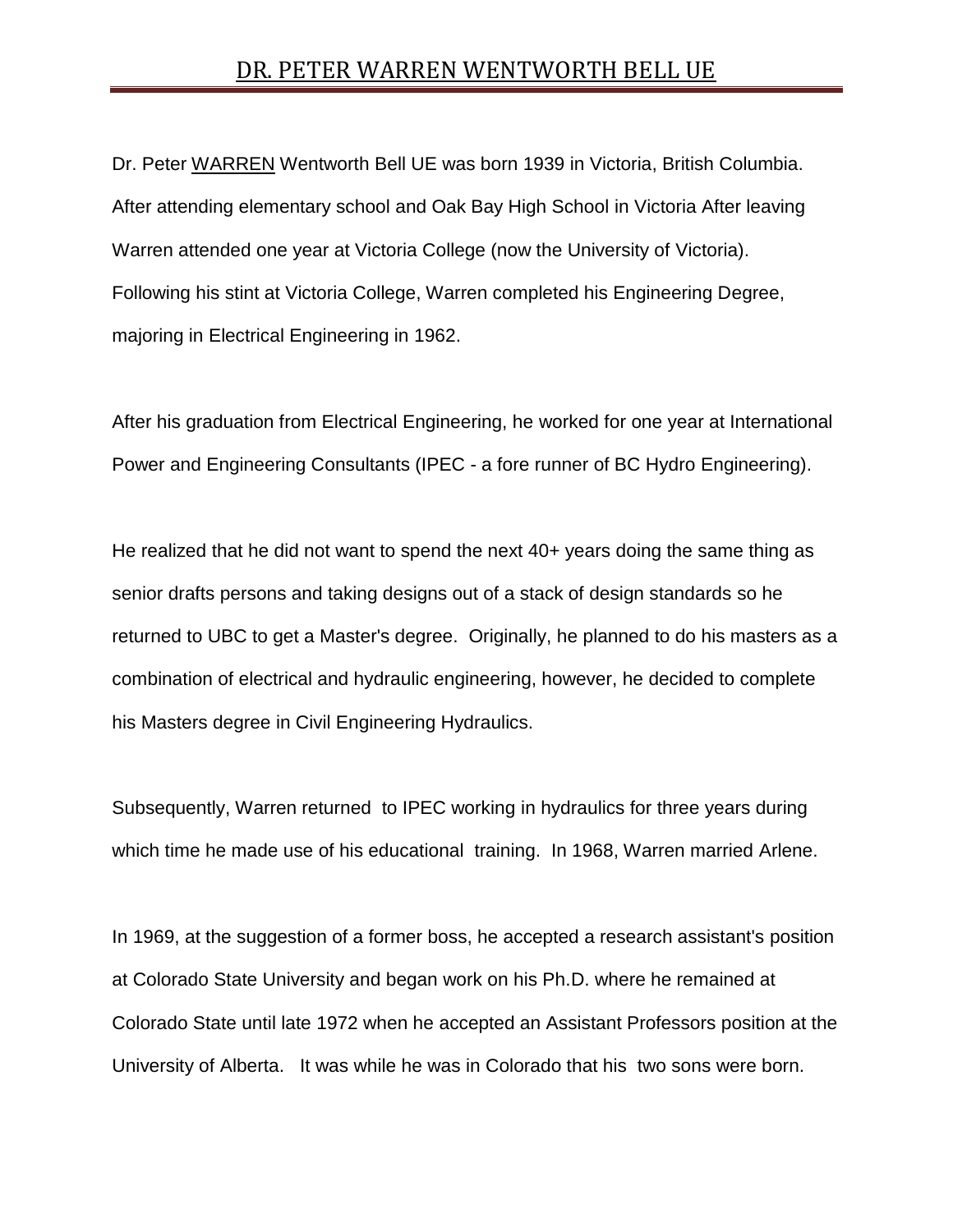## DR. PETER WARREN WENTWORTH BELL UE

In 1972, we moved to Edmonton where I taught for 2.5 years. Warren says, that after two years with putting up with mosquitoes and the cold, he accepted a position with BC Hydro Engineering as Supervisor of Hydraulic design. During the next 37 years, he was involved in the hydraulic design of many major projects as well as consulting in Brazil, Argentina, Pakistan, India, Nepal, Australia, and China.

During this period, Warren & Arlene build our house and raised our two sons. When Warren was not working, he became involved in local politics as well as enjoying hiking, skiing and mountain climbing.

After his retirement in 2002, Warren continued to do some consultations in Canada, and China until finally hanging up his shingle in 2015. Presently he occupies his spare time playing golf and badminton as well as doing some hiking and traveling.

In 2009, Warren joined the Vancouver Branch of the UELAC seeking to prove his UE certification for his Loyalist, Captain John Dease MD (MC#11538-09). For this he was successful. Over the past 7 years, Warren has been involved in the Vancouver branch activities and served not only at the local branch level, but is presently a well-respected Trustee and Financial Advisor for the United Empire Loyalists' Association of Canada.

At the Vancouver Branch, Warren has served as Vice President, President, and Past President. Warren has also been the UELAC Vancouver Branch's personal liaison for